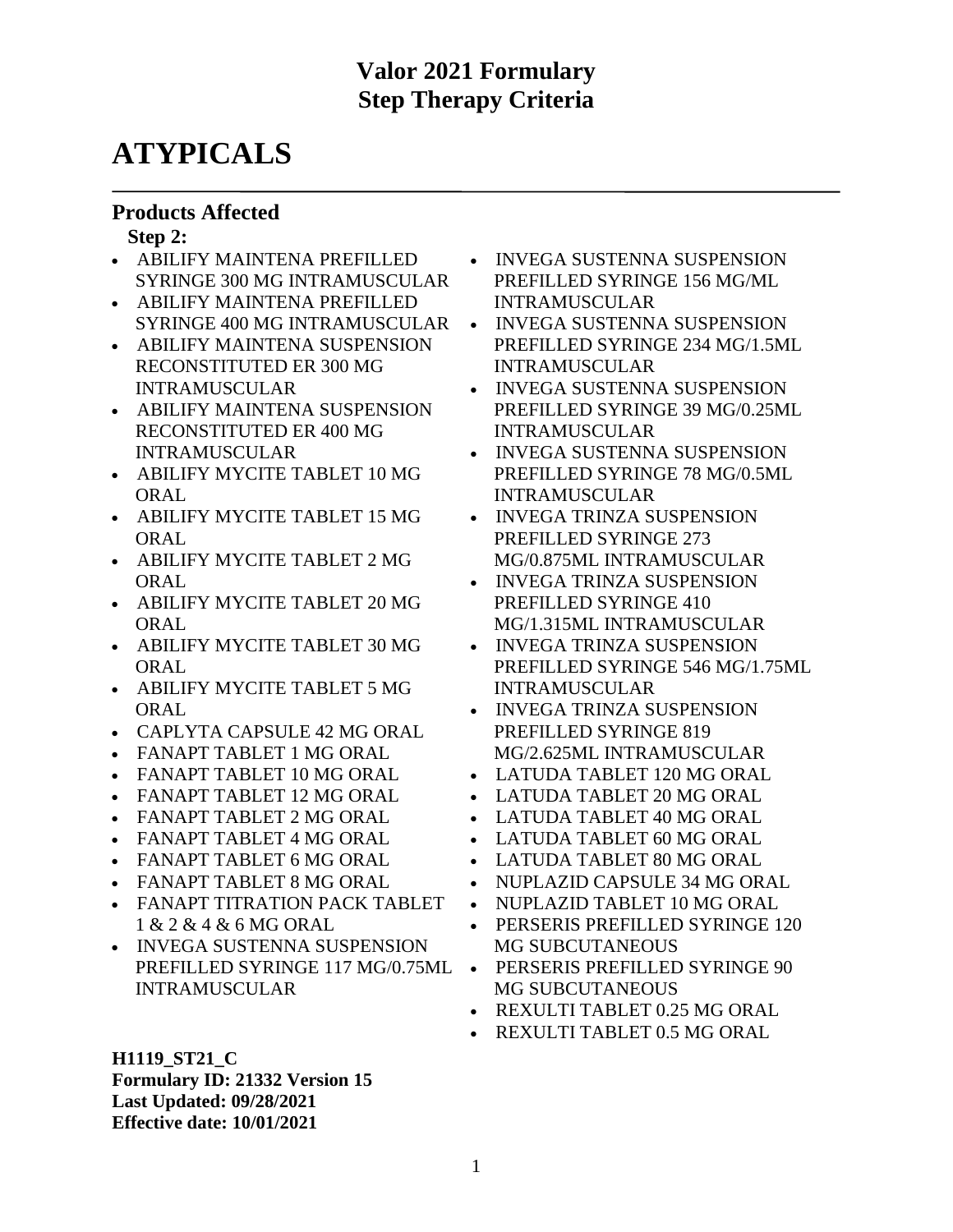- REXULTI TABLET 1 MG ORAL
- REXULTI TABLET 2 MG ORAL
- REXULTI TABLET 3 MG ORAL
- REXULTI TABLET 4 MG ORAL
- RISPERDAL CONSTA SUSPENSION RECONSTITUTED ER 12.5 MG INTRAMUSCULAR
- RISPERDAL CONSTA SUSPENSION RECONSTITUTED ER 25 MG INTRAMUSCULAR
- RISPERDAL CONSTA SUSPENSION RECONSTITUTED ER 37.5 MG INTRAMUSCULAR
- RISPERDAL CONSTA SUSPENSION RECONSTITUTED ER 50 MG INTRAMUSCULAR
- SECUADO PATCH 24 HOUR 3.8 MG/24HR TRANSDERMAL
- SECUADO PATCH 24 HOUR 5.7 MG/24HR TRANSDERMAL
- SECUADO PATCH 24 HOUR 7.6 MG/24HR TRANSDERMAL
- VERSACLOZ SUSPENSION 50 MG/ML **ORAL**
- VRAYLAR CAPSULE 1.5 MG ORAL
- VRAYLAR CAPSULE 3 MG ORAL
- VRAYLAR CAPSULE 4.5 MG ORAL
- VRAYLAR CAPSULE 6 MG ORAL
- VRAYLAR CAPSULE THERAPY PACK 1.5 & 3 MG ORAL
- ZYPREXA RELPREVV SUSPENSION RECONSTITUTED 210 MG INTRAMUSCULAR

#### **Details**

| <b>Criteria</b> | Claim will pay automatically for any brand formulary atypical<br>antipsychotic if enrollee has a paid claim for at least a 1 day supply of any<br>generic formulary atypical antipsychotic in the past 365 days. Otherwise,<br>any brand formulary atypical antipsychotic requires a step therapy<br>exception request indicating: (1) history of inadequate treatment response<br>with any generic formulary atypical antipsychotic, (2) history of adverse<br>event with any generic formulary atypical antipsychotic, or (3) any |
|-----------------|-------------------------------------------------------------------------------------------------------------------------------------------------------------------------------------------------------------------------------------------------------------------------------------------------------------------------------------------------------------------------------------------------------------------------------------------------------------------------------------------------------------------------------------|
|                 | generic formulary atypical antipsychotic is contraindicated.                                                                                                                                                                                                                                                                                                                                                                                                                                                                        |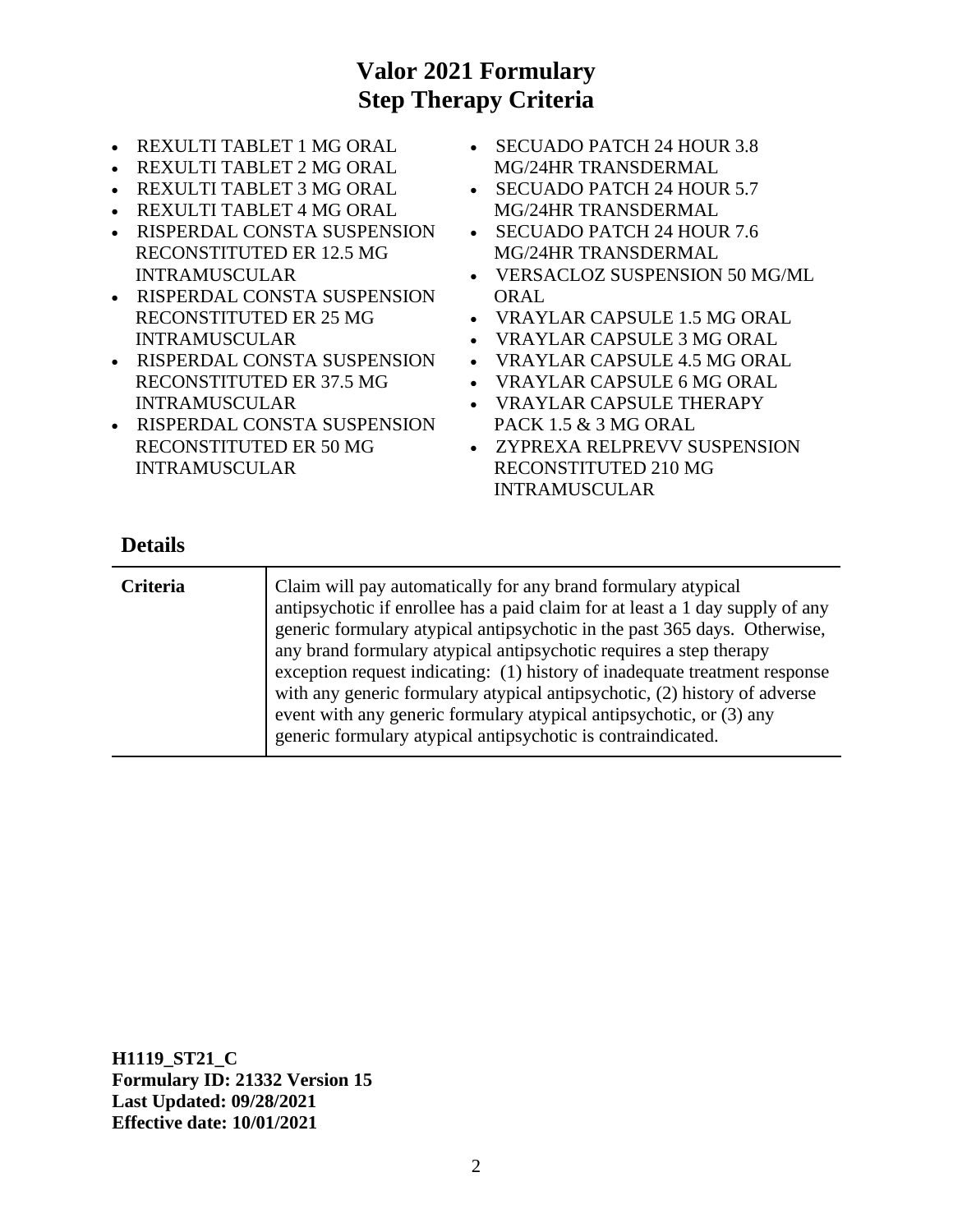# **DEXILANT**

#### **Products Affected**

#### **Step 2:**

- DEXILANT CAPSULE DELAYED RELEASE 30 MG ORAL
- DEXILANT CAPSULE DELAYED RELEASE 60 MG ORAL

### **Details**

| <b>Criteria</b> | Claim will pay automatically for Dexilant if enrollee has a paid claim for<br>at least a 1 day supply of esomeprazole, lansoprazole, omeprazole or<br>pantoprazole in the past 365 days. Otherwise, Dexilant requires a step<br>therapy exception request indicating: (1) history of inadequate treatment<br>response with esomeprazole, lansoprazole, omeprazole or pantoprazole,<br>OR (2) history of adverse event with esomeprazole, lansoprazole,<br>omeprazole or pantoprazole, OR (3) esomeprazole, lansoprazole,<br>omeprazole or pantoprazole is contraindicated. |
|-----------------|----------------------------------------------------------------------------------------------------------------------------------------------------------------------------------------------------------------------------------------------------------------------------------------------------------------------------------------------------------------------------------------------------------------------------------------------------------------------------------------------------------------------------------------------------------------------------|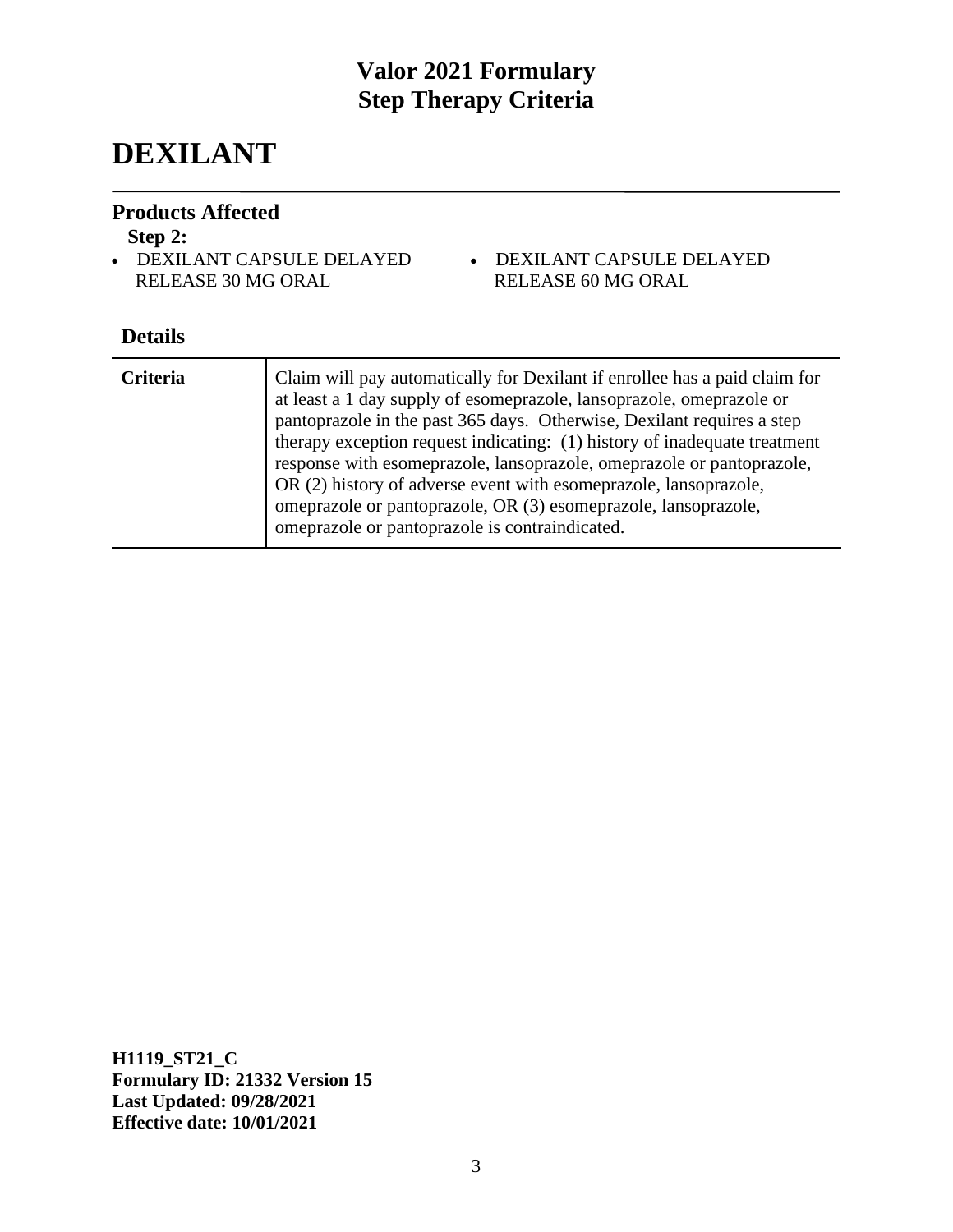# **DIFICID**

#### **Products Affected**

### **Step 2:**

• DIFICID SUSPENSION RECONSTITUTED 40 MG/ML ORAL

#### **Details**

| <b>Criteria</b> | Claim will pay automatically for Dificid if enrollee has a paid claim for at<br>least a 1 day supply of vancomycin or Firvang in the past 120 days.<br>Otherwise, Dificid requires a step therapy exception request indicating:<br>(1) history of inadequate treatment response with vancomycin or Firvanq,<br>OR (2) history of adverse event with vancomycin or Firvang, OR (3)<br>vancomycin or Firvanq is contraindicated. |
|-----------------|--------------------------------------------------------------------------------------------------------------------------------------------------------------------------------------------------------------------------------------------------------------------------------------------------------------------------------------------------------------------------------------------------------------------------------|
|                 |                                                                                                                                                                                                                                                                                                                                                                                                                                |

• DIFICID TABLET 200 MG ORAL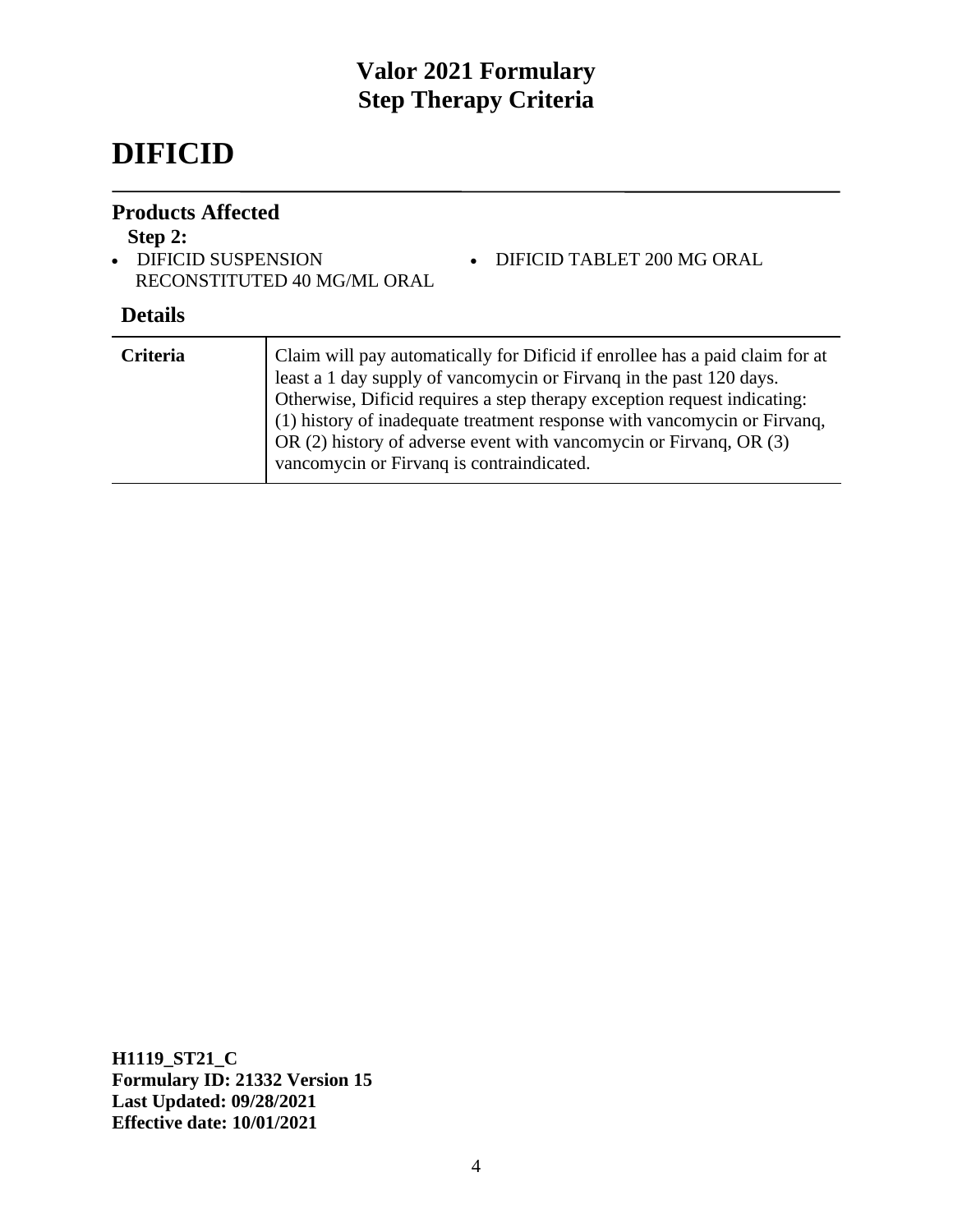# **RYTARY**

#### **Products Affected**

#### **Step 2:**

- RYTARY CAPSULE EXTENDED RELEASE 23.75-95 MG ORAL
- RYTARY CAPSULE EXTENDED RELEASE 36.25-145 MG ORAL
- RYTARY CAPSULE EXTENDED
	- RELEASE 48.75-195 MG ORAL
- RYTARY CAPSULE EXTENDED
- RELEASE 61.25-245 MG ORAL

### **Details**

| <b>Criteria</b> | Claim will pay automatically for Rytary if enrollee has a paid claim for at<br>least a 1 day supply of any generic carbidopa, carbidopa/levodopa, or<br>carbidopa/levodopa/entacapone in the past 365 days. Otherwise, Rytary<br>requires a step therapy exception request indicating: (1) history of<br>inadequate treatment response with any generic carbidopa,<br>carbidopa/levodopa, or carbidopa/levodopa/entacapone OR (2) history of<br>adverse event with any generic carbidopa, carbidopa/levodopa, or<br>carbidopa/levodopa/entacapone, OR (3) any generic carbidopa,<br>carbidopa/levodopa, or carbidopa/levodopa/entacapone is contraindicated. |
|-----------------|--------------------------------------------------------------------------------------------------------------------------------------------------------------------------------------------------------------------------------------------------------------------------------------------------------------------------------------------------------------------------------------------------------------------------------------------------------------------------------------------------------------------------------------------------------------------------------------------------------------------------------------------------------------|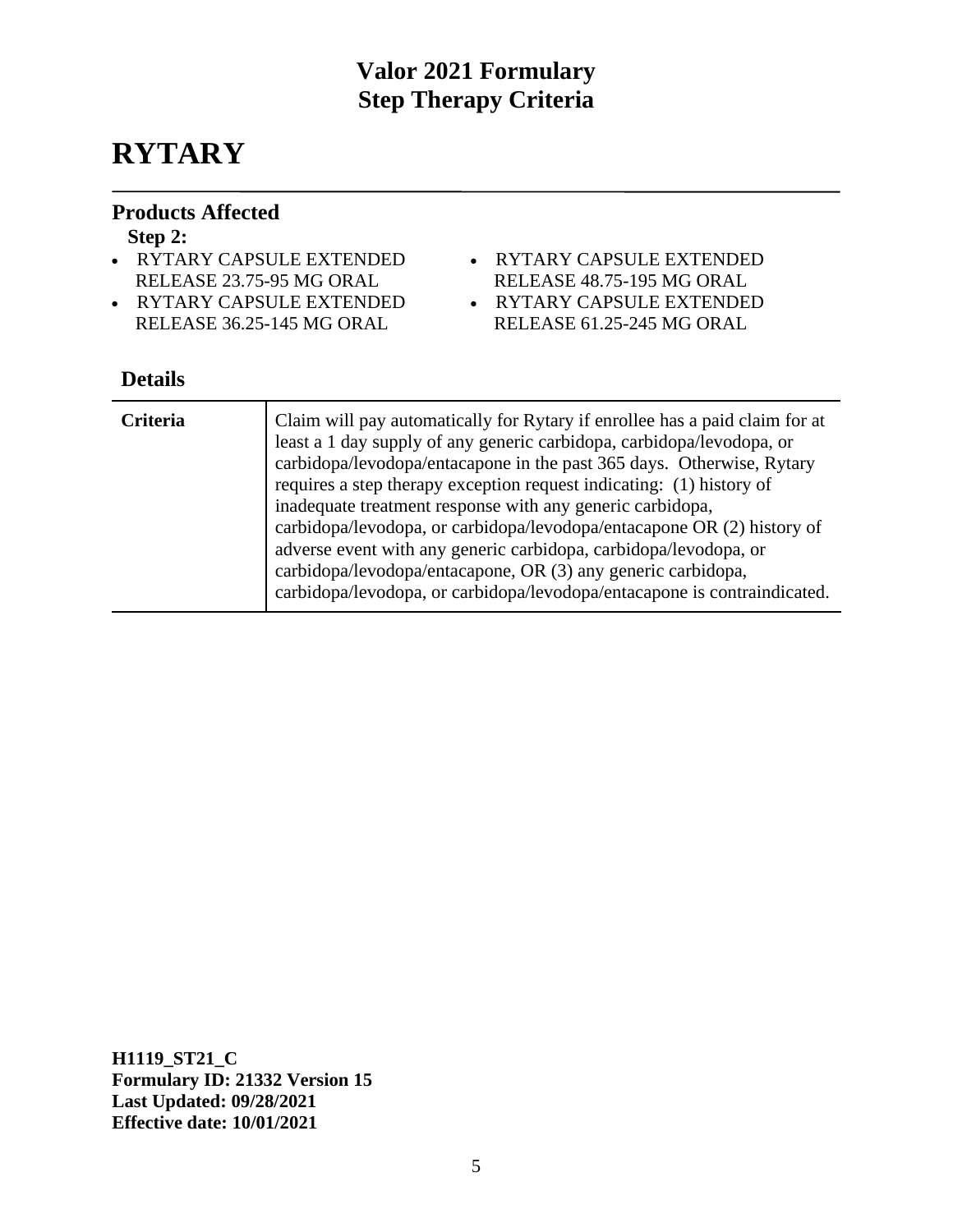# **Alphabetical Listing**

### **A**

| ABILIFY MAINTENA PREFILLED            |
|---------------------------------------|
| <b>SYRINGE 300 MG INTRAMUSCULAR</b>   |
|                                       |
| <b>ABILIFY MAINTENA PREFILLED</b>     |
| <b>SYRINGE 400 MG INTRAMUSCULAR</b>   |
|                                       |
| <b>ABILIFY MAINTENA SUSPENSION</b>    |
| RECONSTITUTED ER 300 MG               |
| <b>INTRAMUSCULAR</b> 1, 5             |
| <b>ABILIFY MAINTENA SUSPENSION</b>    |
| RECONSTITUTED ER 400 MG               |
| <b>INTRAMUSCULAR</b> 1, 5             |
| ABILIFY MYCITE TABLET 10 MG           |
|                                       |
| <b>ABILIFY MYCITE TABLET 15 MG</b>    |
|                                       |
| ABILIFY MYCITE TABLET 2 MG ORAL       |
| 1, 5                                  |
| <b>ABILIFY MYCITE TABLET 20 MG</b>    |
|                                       |
| <b>ABILIFY MYCITE TABLET 30 MG</b>    |
|                                       |
| ABILIFY MYCITE TABLET 5 MG ORAL       |
|                                       |
| C                                     |
| CAPLYTA CAPSULE 42 MG ORAL 1, 5       |
| D                                     |
| DEXILANT CAPSULE DELAYED              |
| RELEASE 30 MG ORAL 12                 |
| DEXILANT CAPSULE DELAYED              |
| RELEASE 60 MG ORAL 12                 |
| <b>DIFICID SUSPENSION</b>             |
| RECONSTITUTED 40 MG/ML ORAL           |
| 13                                    |
| DIFICID TABLET 200 MG ORAL  13        |
| $\mathbf{F}$                          |
| FANAPT TABLET 1 MG ORAL  1, 5         |
| FANAPT TABLET 10 MG ORAL  1, 5        |
| H1119_ST21_C                          |
| <b>Formulary ID: 21332 Version 15</b> |

**Last Updated: 09/28/2021 Effective date: 10/01/2021**

| FANAPT TABLET 12 MG ORAL  1, 5        |
|---------------------------------------|
| FANAPT TABLET 2 MG ORAL  1, 5         |
| FANAPT TABLET 4 MG ORAL  1, 5         |
| FANAPT TABLET 6 MG ORAL  1, 5         |
| FANAPT TABLET 8 MG ORAL  1, 5         |
| <b>FANAPT TITRATION PACK TABLET 1</b> |
| & 2 & 4 & 6 MG ORAL 1, 5              |
| I                                     |
| <b>INVEGA SUSTENNA SUSPENSION</b>     |
| PREFILLED SYRINGE 117                 |
| MG/0.75ML INTRAMUSCULAR  1, 5         |
| <b>INVEGA SUSTENNA SUSPENSION</b>     |
| PREFILLED SYRINGE 156 MG/ML           |
|                                       |
| INVEGA SUSTENNA SUSPENSION            |
| PREFILLED SYRINGE 234 MG/1.5ML        |
| <b>INTRAMUSCULAR</b> 1, 5             |
| <b>INVEGA SUSTENNA SUSPENSION</b>     |
| PREFILLED SYRINGE 39 MG/0.25ML        |
| INTRAMUSCULAR  1, 5                   |
| INVEGA SUSTENNA SUSPENSION            |
| PREFILLED SYRINGE 78 MG/0.5ML         |
|                                       |
| <b>INVEGA TRINZA SUSPENSION</b>       |
| PREFILLED SYRINGE 273                 |
| MG/0.875ML INTRAMUSCULAR 2, 5         |
| <b>INVEGA TRINZA SUSPENSION</b>       |
| PREFILLED SYRINGE 410                 |
| MG/1.315ML INTRAMUSCULAR 2, 5         |
| <b>INVEGA TRINZA SUSPENSION</b>       |
| <b>PREFILLED SYRINGE 546</b>          |
| MG/1.75ML INTRAMUSCULAR  2, 5         |
| <b>INVEGA TRINZA SUSPENSION</b>       |
| PREFILLED SYRINGE 819                 |
| MG/2.625ML INTRAMUSCULAR 2, 5         |
| L                                     |
| LATUDA TABLET 120 MG ORAL  2, 5       |
| LATUDA TABLET 20 MG ORAL  2, 5        |
| LATUDA TABLET 40 MG ORAL  2, 5        |